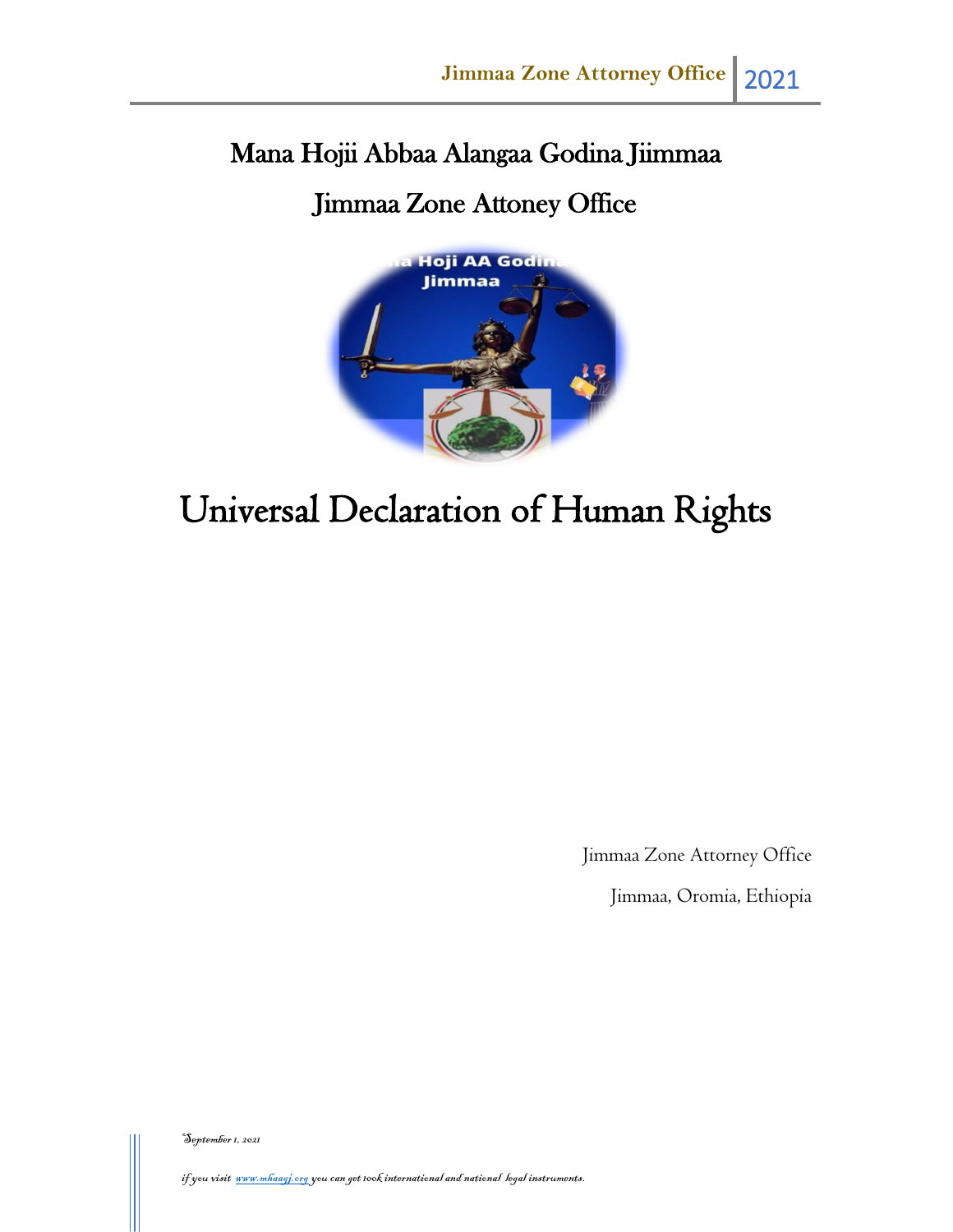# Universal Declaration of Human Rights

#### Preamble

Whereas recognition of the inherent dignity and of the equal and inalienable rights of all members of the human family is the foundation of freedom, justice and peace in the world,

Whereas disregard and contempt for human rights have resulted in barbarous acts which have outraged the conscience of mankind, and the advent of a world in which human beings shall enjoy freedom of speech and belief and freedom from fear and want has been proclaimed as the highest aspiration of the common people,

Whereas it is essential, if man is not to be compelled to have recourse, as a last resort, to rebellion against tyranny and oppression, that human rights should be protected by the rule of law,

Whereas it is essential to promote the development of friendly relations between nations,

Whereas the peoples of the United Nations have in the Charter reaffirmed their faith in fundamental human rights, in the dignity and worth of the human person and in the equal rights of men and women and have determined to promote social progress and better standards of life in larger freedom,

Whereas Member States have pledged themselves to achieve, in cooperation with the United Nations, the promotion of universal respect for and observance of human rights and fundamental freedoms,

Whereas a common understanding of these rights and freedoms is of the greatest importance for the full realization of this pledge,

Now, therefore,

The General Assembly,

Proclaims this Universal Declaration of Human Rights as a common standard of achievement for all peoples and all nations, to the end that every individual and every organ of society, keeping this Declaration constantly in mind, shall strive by teaching and education to promote respect for these rights and freedoms and by progressive measures, national and international, to secure their universal and effective recognition and observance, both among the peoples of Member States themselves and among the peoples of territories under their jurisdiction.

#### -<br>September 1, 2021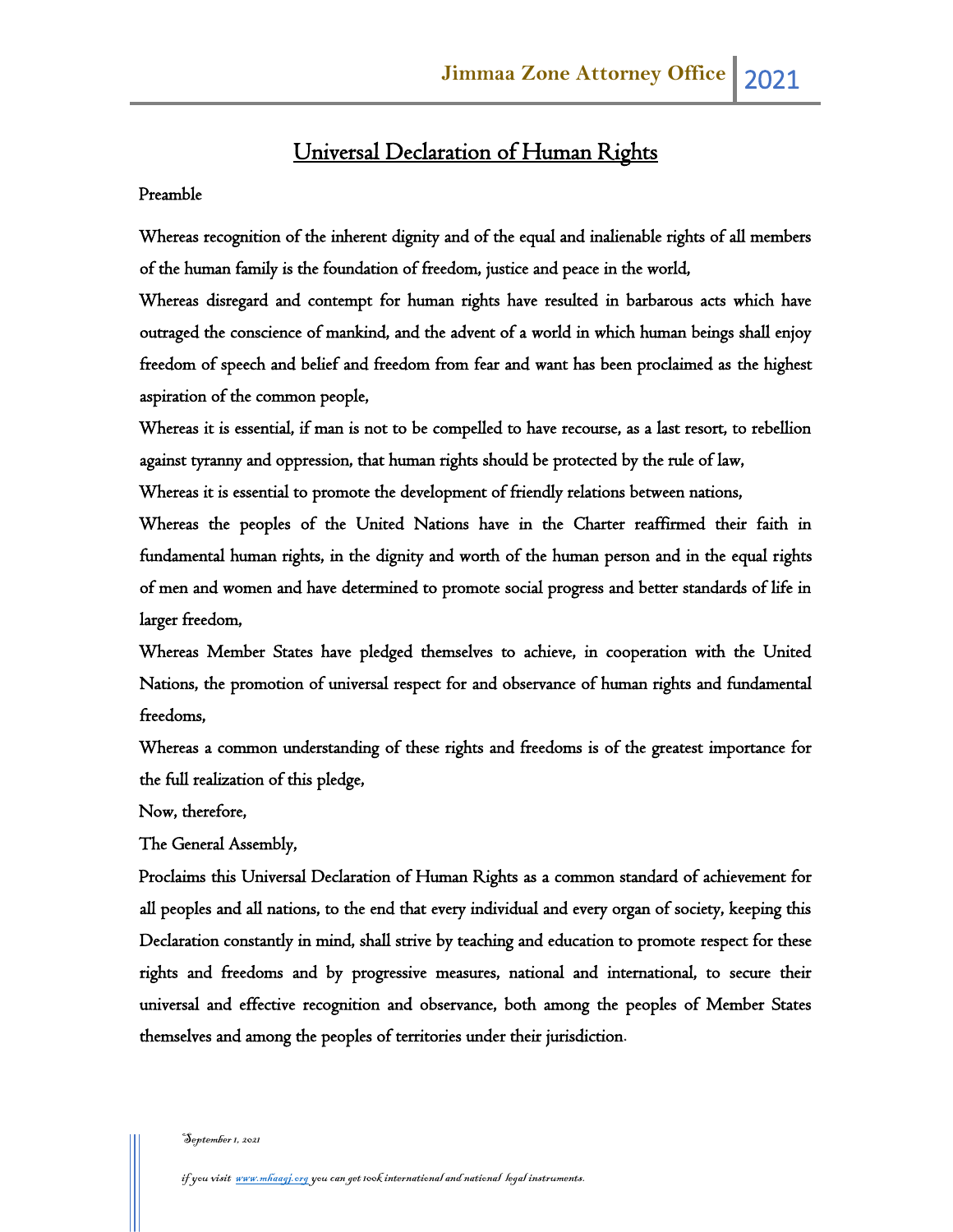## Article I

All human beings are born free and equal in dignity and rights. They are endowed with reason and conscience and should act towards one another in a spirit of brotherhood.

Article 2

Everyone is entitled to all the rights and freedoms set forth in this Declaration, without distinction of any kind, such as race, colour, sex, language, religion, political or other opinion, national or social origin, property, birth or other status. Furthermore, no distinction shall be made on the basis of the political, jurisdictional or international status of the country or territory to which a person belongs, whether it be independent, trust, non-self-governing or under any other limitation of sovereignty.

Article 3

Everyone has the right to life, liberty and the security of person.

Article 4

No one shall be held in slavery or servitude; slavery and the slave trade shall be prohibited in all their forms.

Article 5

No one shall be subjected to torture or to cruel, inhuman or degrading treatment or punishment.

Article 6

Everyone has the right to recognition everywhere as a person before the law.

Article 7

All are equal before the law and are entitled without any discrimination to equal protection of the law. All are entitled to equal protection against any discrimination in violation of this Declaration and against any incitement to such discrimination.

Article 8

Everyone has the right to an effective remedy by the competent national tribunals for acts violating the fundamental rights granted him by the constitution or by law.

Article 9

No one shall be subjected to arbitrary arrest, detention or exile.

#### September 1, 2021

if you visit <u>www.mhaagj.org</u> you can get 100k international and national legal instruments.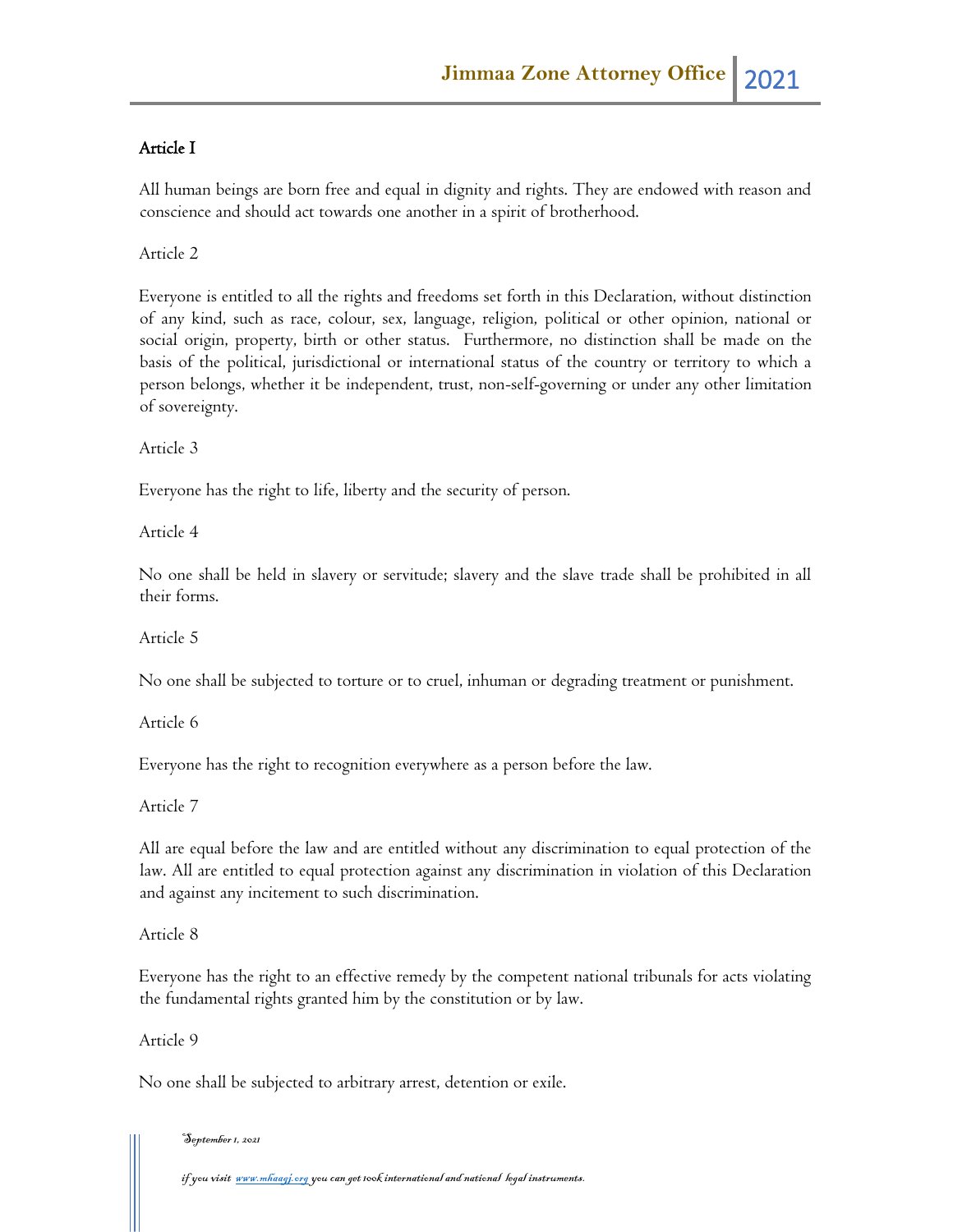#### Article 10

Everyone is entitled in full equality to a fair and public hearing by an independent and impartial tribunal, in the determination of his rights and obligations and of any criminal charge against him.

#### Article 11

- 1. Everyone charged with a penal offence has the right to be presumed innocent until proved guilty according to law in a public trial at which he has had all the guarantees necessary for his defence.
- 2. No one shall be held guilty of any penal offence on account of any act or omission which did not constitute a penal offence, under national or international law, at the time when it was committed. Nor shall a heavier penalty be imposed than the one that was applicable at the time the penal offence was committed.

#### Article 12

No one shall be subjected to arbitrary interference with his privacy, family, home or correspondence, nor to attacks upon his honour and reputation. Everyone has the right to the protection of the law against such interference or attacks.

#### Article 13

- 1. Everyone has the right to freedom of movement and residence within the borders of each State.
- 2. Everyone has the right to leave any country, including his own, and to return to his country.

#### Article 14

- 1. Everyone has the right to seek and to enjoy in other countries asylum from persecution.
- 2. This right may not be invoked in the case of prosecutions genuinely arising from nonpolitical crimes or from acts contrary to the purposes and principles of the United Nations.

#### Article 15

- 1. Everyone has the right to a nationality.
- 2. No one shall be arbitrarily deprived of his nationality nor denied the right to change his nationality.

#### Article 16

#### September 1, 2021

if you visit <u>www.mhaagj.org</u> you can get 100k international and national legal instruments.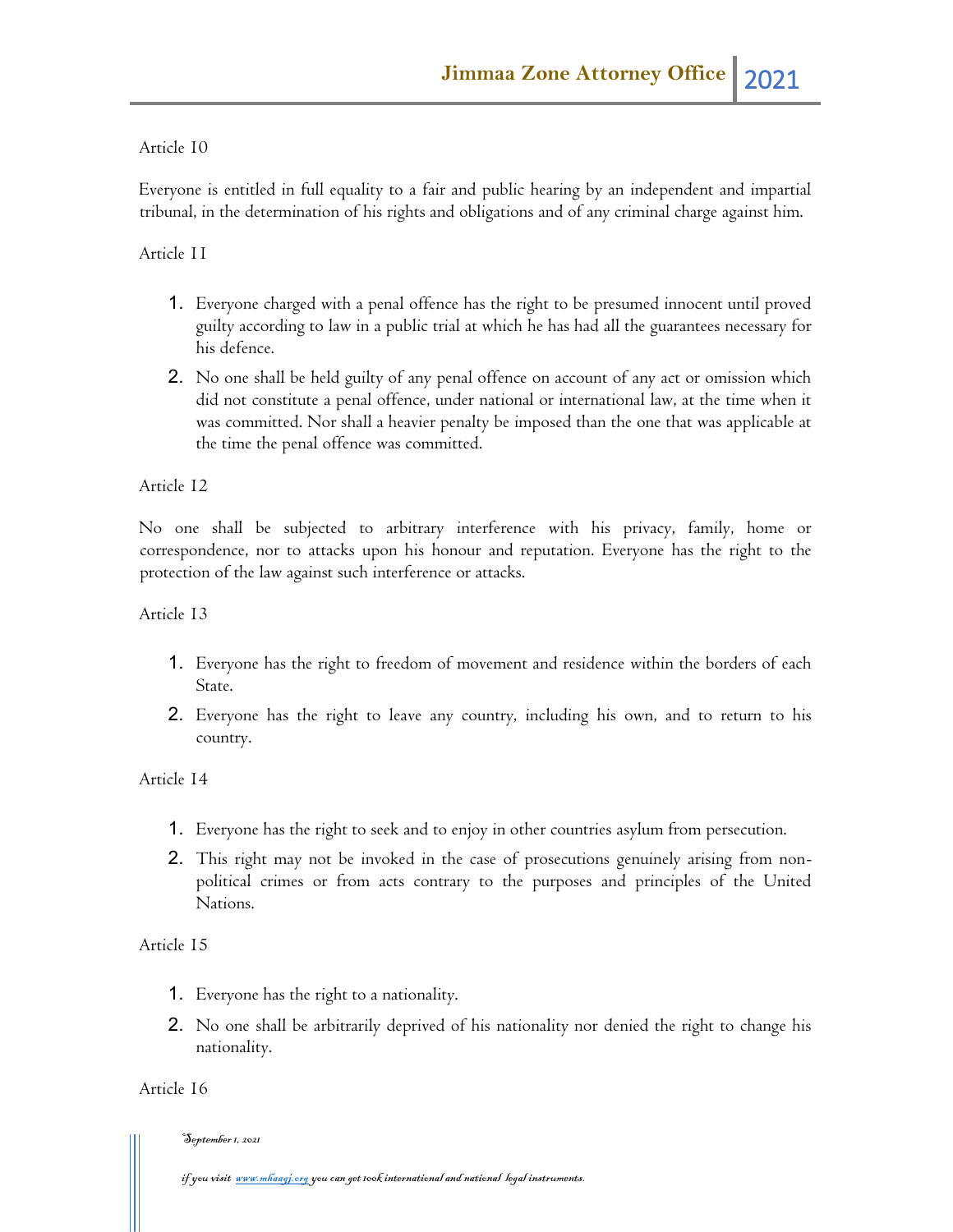- 1. Men and women of full age, without any limitation due to race, nationality or religion, have the right to marry and to found a family. They are entitled to equal rights as to marriage, during marriage and at its dissolution.
- 2. Marriage shall be entered into only with the free and full consent of the intending spouses.
- 3. The family is the natural and fundamental group unit of society and is entitled to protection by society and the State.

Article 17

- 1. Everyone has the right to own property alone as well as in association with others.
- 2. No one shall be arbitrarily deprived of his property.

## Article 18

Everyone has the right to freedom of thought, conscience and religion; this right includes freedom to change his religion or belief, and freedom, either alone or in community with others and in public or private, to manifest his religion or belief in teaching, practice, worship and observance.

Article 19

Everyone has the right to freedom of opinion and expression; this right includes freedom to hold opinions without interference and to seek, receive and impart information and ideas through any media and regardless of frontiers. Article 20

- 1. Everyone has the right to freedom of peaceful assembly and association.
- 2. No one may be compelled to belong to an association.

## Article 21

- 1. Everyone has the right to take part in the government of his country, directly or through freely chosen representatives.
- 2. Everyone has the right to equal access to public service in his country.
- 3. The will of the people shall be the basis of the authority of government; this will shall be expressed in periodic and genuine elections which shall be by universal and equal suffrage and shall be held by secret vote or by equivalent free voting procedures.

## Article 22

Everyone, as a member of society, has the right to social security and is entitled to realization, through national effort and international co-operation and in accordance with the organization and

September 1, 2021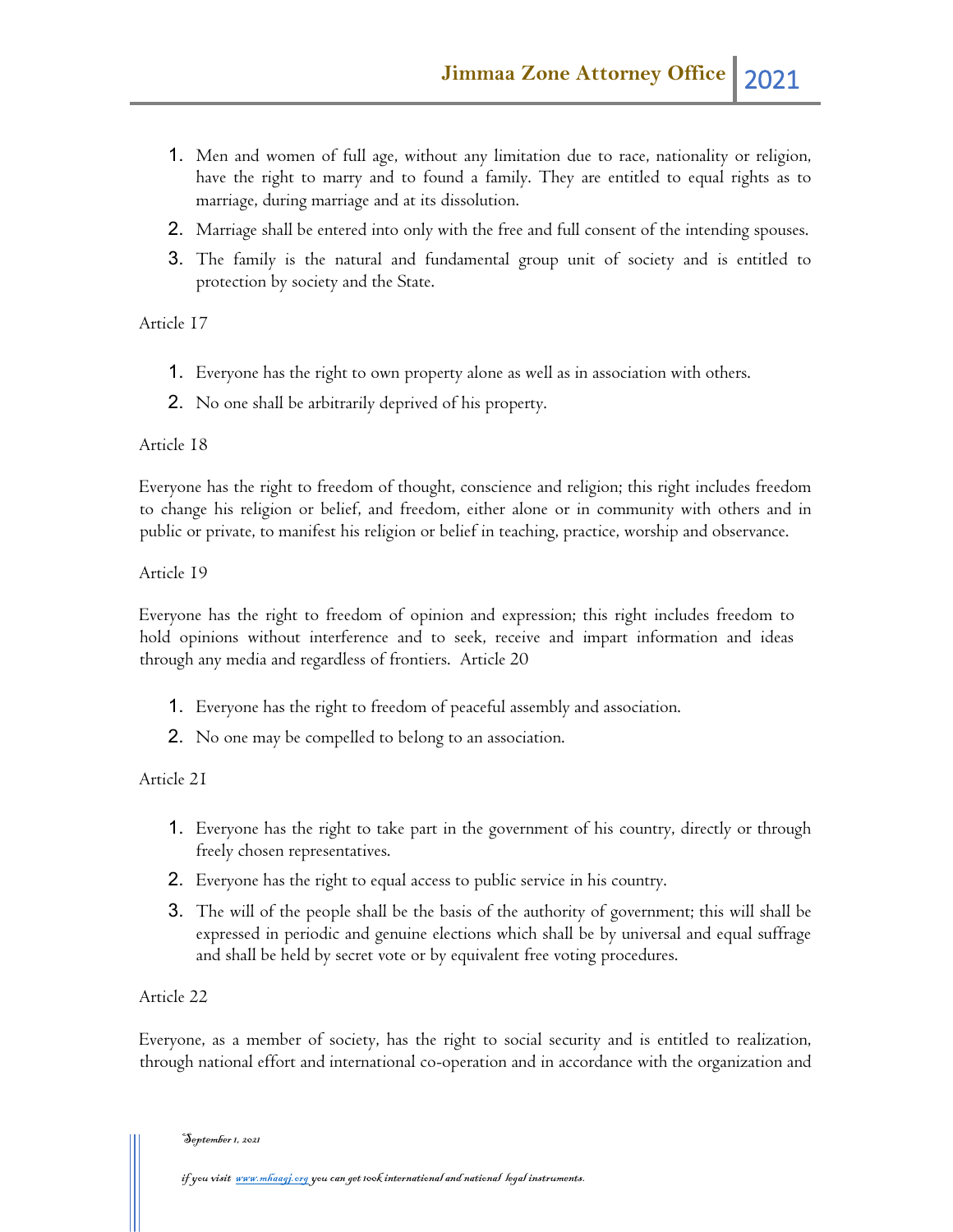resources of each State, of the economic, social and cultural rights indispensable for his dignity and the free development of his personality.

#### Article 23

- 1. Everyone has the right to work, to free choice of employment, to just and favourable conditions of work and to protection against unemployment.
- 2. Everyone, without any discrimination, has the right to equal pay for equal work.
- 3. Everyone who works has the right to just and favourable remuneration ensuring for himself and his family an existence worthy of human dignity, and supplemented, if necessary, by other means of social protection.
- 4. Everyone has the right to form and to join trade unions for the protection of his interests.

#### Article 24

Everyone has the right to rest and leisure, including reasonable limitation of working hours and periodic holidays with pay.

#### Article 25

- 1. Everyone has the right to a standard of living adequate for the health and well-being of himself and of his family, including food, clothing, housing and medical care and necessary social services, and the right to security in the event of unemployment, sickness, disability, widowhood, old age or other lack of livelihood in circumstances beyond his control.
- 2. Motherhood and childhood are entitled to special care and assistance. All children, whether born in or out of wedlock, shall enjoy the same social protection.

#### Article 26

- 1. Everyone has the right to education. Education shall be free, at least in the elementary and fundamental stages. Elementary education shall be compulsory. Technical and professional education shall be made generally available and higher education shall be equally accessible to all on the basis of merit.
- 2. Education shall be directed to the full development of the human personality and to the strengthening of respect for human rights and fundamental freedoms. It shall promote understanding, tolerance and friendship among all nations, racial or religious groups, and shall further the activities of the United Nations for the maintenance of peace.
- 3. Parents have a prior right to choose the kind of education that shall be given to their children.

Article 27

#### September 1, 2021